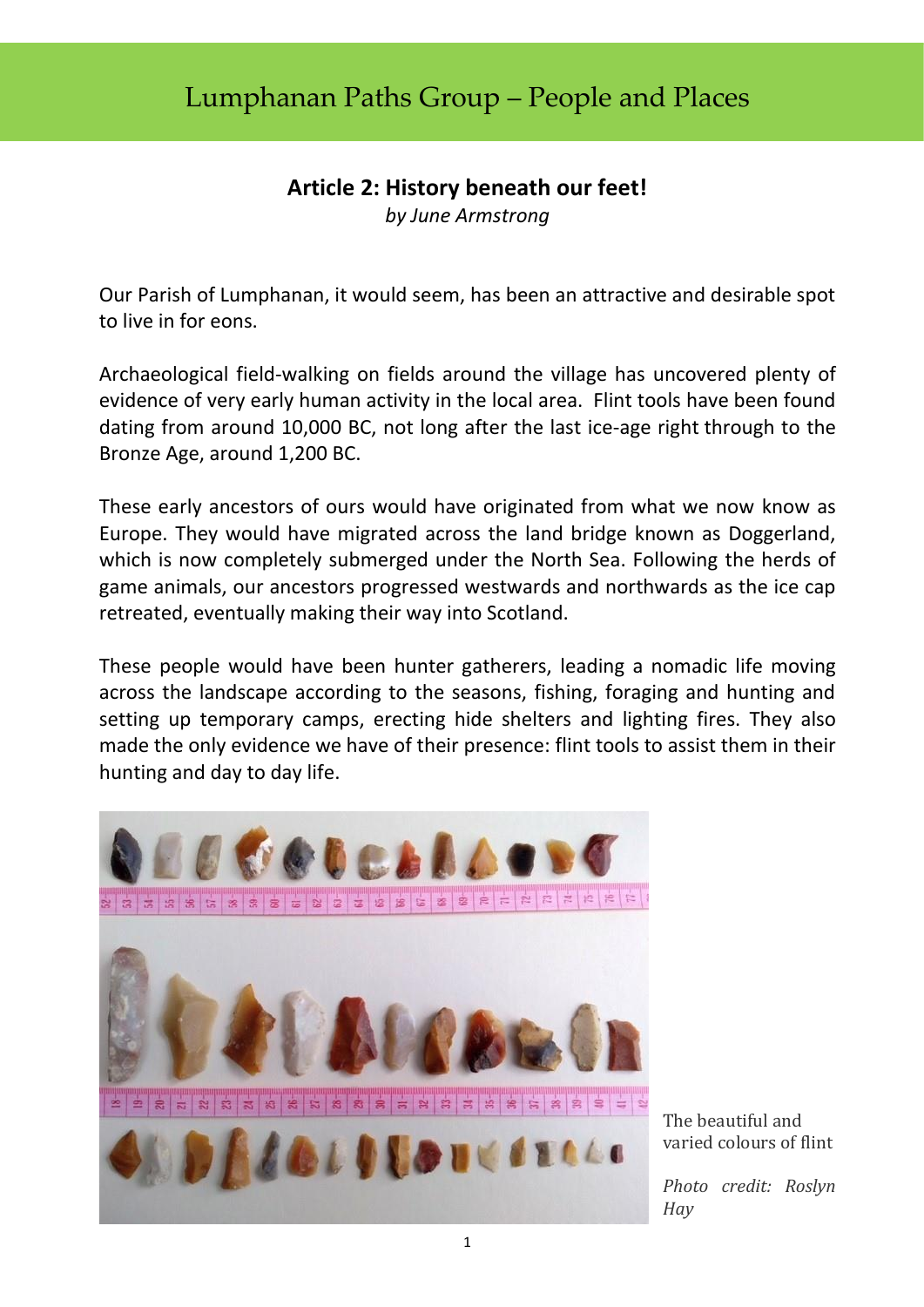This evidence was discovered by a small group of people who volunteer regularly with the local archaeological group, Mesolithic Deeside. They decided to field-walk some of their local fields to investigate whether there was any signs of early history closer to home. Mesolithic Deeside organises an ongoing project searching for evidence of human activity along the river Dee during the Mesolithic period. This is achieved with planned exploratory field-walking days and follow-on archaeological digs, along the lines of Channel 4's Time Team, if results indicate a need for further exploration. <https://www.mesolithicdeeside.org/> <https://www.facebook.com/groups/979549128814393/>

Archaeological field-walking is done only with the express permission obtained from the farmers and landowners and, thankfully our local farmers have all been very helpful and accommodating. Groups of volunteers line up at the side of a field, spaced approximately 2m apart, similar to a police search team. They then walk back and forth across the field in orderly lines scanning the surface of the soil. This activity is usually done through the months of January, February and March; you have to be quite hardy when the fields are ploughed. Ideally, fields ploughed at the end of the previous year and left to weather for a few weeks are best. They allow any flints that might be there, to become visible. Field-walking usually stops once the fields are sown. Flints will be seen lying scattered randomly on the soil surface; there is no need to dig or disturb the soil unduly. We are looking specifically for lithics (stone tools) and debitage, the debris left lying after someone has been sitting knapping flint to make tools.



The hunter gatherers carried flint with them from Europe. There were also flint mines near Peterhead where the hollows of pits, extensively dug to extract flint, can still be seen.

*Photo credit: Roslyn Hay*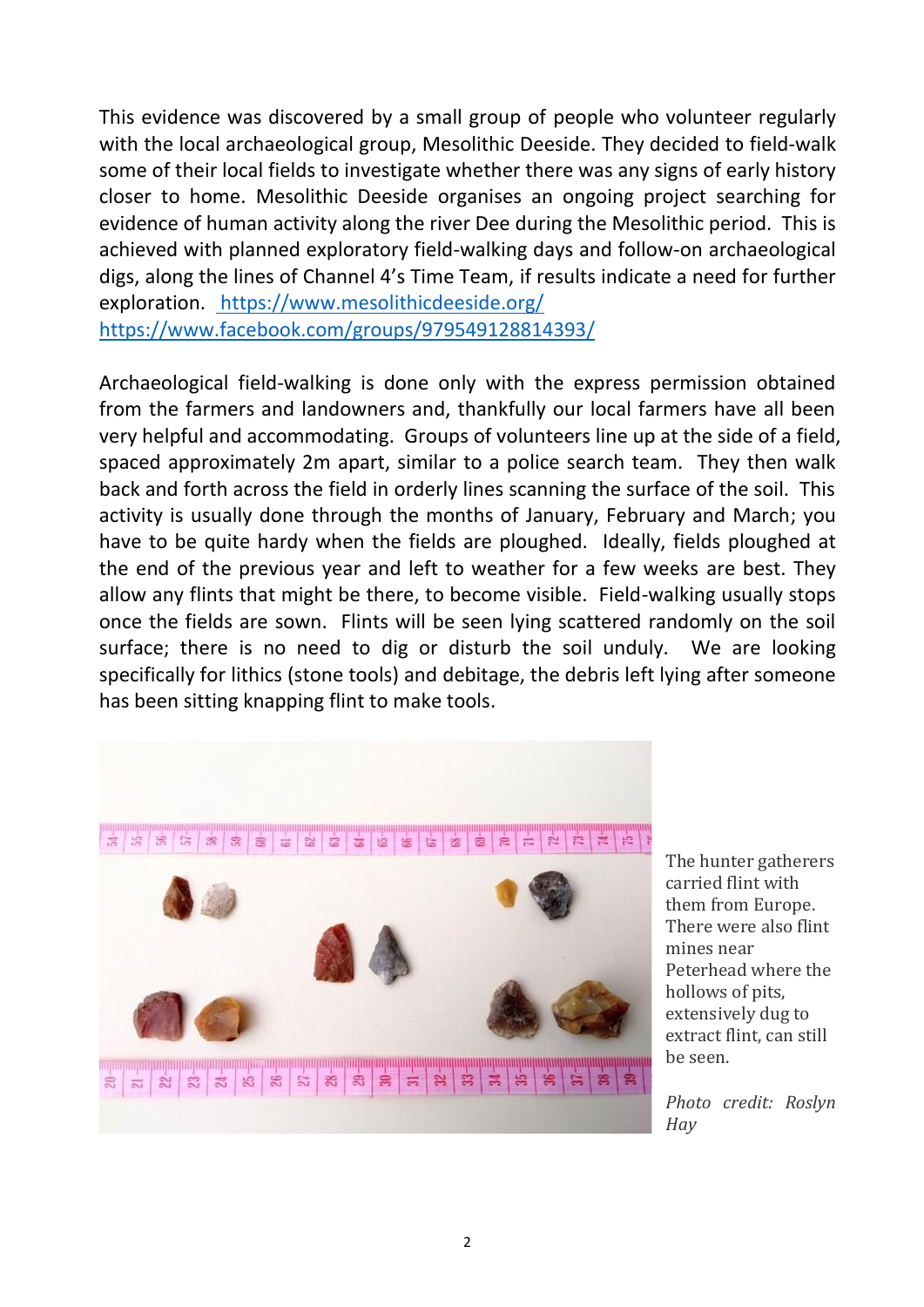Flint knapping is an art, requiring great skill and probably only a select group within a band of people would have been responsible for manufacturing the stone tools required for hunting and gathering food. Tools were created by striking a flint pebble at specific points, with a hammer stone. This is known as percussion, or by pressure flaking with horn or antler implements, splitting off thin slivers of flint. This practice yields a myriad of tools such as spear-points, blades, scrapers and arrowheads, shaped by the flint knapper accordingly.

When each flint is found, a GPS handset is used to pinpoint the exact spot where it was lying. This information is written onto a small polythene finds bag. Once recorded, the coordinates for these flints are then plotted onto a map of that field, using a specific open-source geographic information system (QGIS). Interestingly, when one particular field was plotted, the pattern of pinpoints clearly formed several semi-circular shapes. Did that suggest that these people had been sitting in semi-circles knapping flints around their fires or perhaps working within the confines of a temporary tent shelter?

This nomadic existence slowly changed when agriculture and farming began to replace the hunter gatherer way of life and people started to settle permanently in the Lumphanan area during the Neolithic period, 8,000 - 3,000 BC.

An unusual couple of finds brings us right forward to Lumphanan's more recent history, to probably the 1700-1800's, when two musket flints were found relatively close to the Old Military Road, a busy thoroughfare at that time. These musket flints may well have been dropped and lost by soldiers, encamped for the night or resting up during some military manoeuvres. Flints were part of the firing mechanism on the gun. When the trigger was pulled, a striker or frizzen would hit the flint showering sparks onto the gunpowder in the priming pan. The ignited powder, in turn, fired the main charge in the bore, propelling the ball.



Musket flints.

*Photo credit: Roslyn Hay*